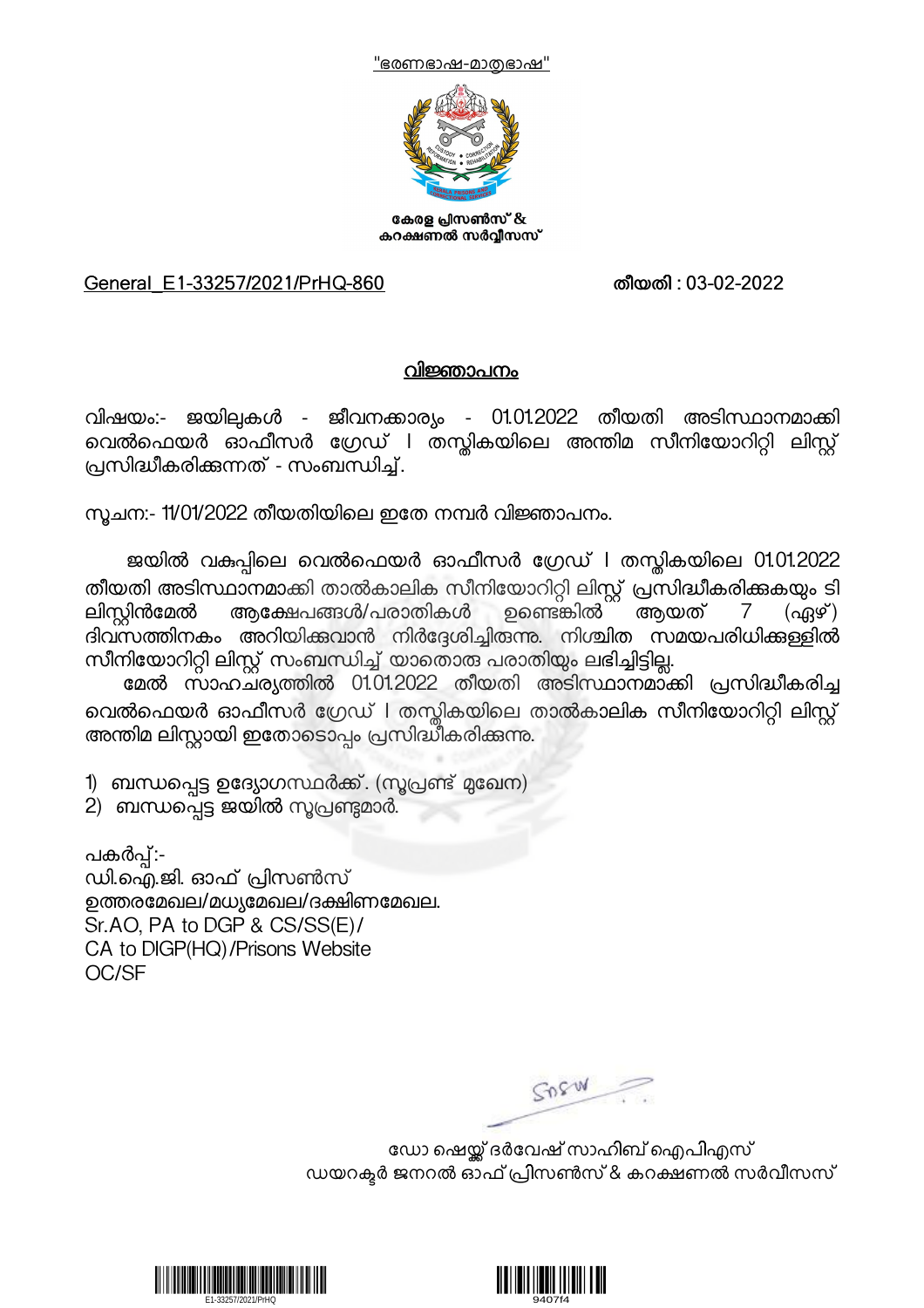

## General\_E1-33257/2021/PrHQ-250 Dated : 03-02-2022

## **FINAL SENIORITY LIST OF WELFARE OFFICER GRADE I AS ON 01/01/2022**

Sanctioned Strength : 15

Vacancy : Nil

|                |                          |                                                                                       | Qualification                                                     |                                                                   |                              | Date of                                                             | Date of    |                                                                                                                                                                |
|----------------|--------------------------|---------------------------------------------------------------------------------------|-------------------------------------------------------------------|-------------------------------------------------------------------|------------------------------|---------------------------------------------------------------------|------------|----------------------------------------------------------------------------------------------------------------------------------------------------------------|
| Sl.<br>No.     | Name                     | Designation and<br>present institution                                                | General                                                           | Department                                                        | Date of<br>birth             | advice / date promotion to<br>of transfer of the present<br>service | post       | Remarks                                                                                                                                                        |
| 1              | Smt. K.Lakshmi           | Regional Welfare<br>Officer, Central Zone,<br>Thrissur                                | B.Sc,MSW,<br>MBA, PGDCA, Account Test<br>DPCS, UGC-<br><b>NET</b> | (H)                                                               | 13.02.1971                   | 30.01.2006                                                          | 06.05.2016 | Provisionaly promoted as<br>Regional Welfare Officer<br>as per $GO(Rt)No.1535/16/$<br>Home, Dated:06.05.2016                                                   |
| $\overline{c}$ | Sri. Mukesh.K.V.         | Regional Welfare<br>Officer, North Zone,<br>Kozhikkode                                | B.Sc., MSW,<br>B.Ed                                               | Account Test<br>(L)                                               | 24.10.1974                   | 09.03.2007                                                          | 07.06.2017 | Provisionaly promoted as<br>Regional Welfare Officer<br>as per GO (Rt)<br>No.1496/17/ Home Dated<br>07.06.2017                                                 |
| 3              | Sri. T.G.Santhosh        | Regional Welfare<br>Officer, South Zone,<br>Thiruvananthapuram                        | B.Sc., MSW                                                        | <b>Account Test</b><br>(L)                                        | 12.03.1971<br><b>Charles</b> | 21.05.2007                                                          | 08.10.2018 | Provisionaly promoted as<br>Regional Welfare Officer<br>as per GO (Rt)<br>No.2910/18/ Home Dated<br>08.10.2018                                                 |
| 4              | Sri. Sivaprasad.K.       | Welfare Officer Gr. I,<br>Open Prison &<br>Correctional Home,<br>Cheemeni             | B.Sc., MSW                                                        | <b>Account Test</b><br>(L)                                        |                              | 10.12.1976 12.01.2009                                               | 29.05.2015 | Probation declared                                                                                                                                             |
| 5              | Sri. Rajesh<br>Kumar.T.  | Welfare Officer Gr. I.<br>District Jail,<br>Kozhikkode                                | B.A., MSW                                                         | MOP,<br><b>Account Test</b><br>(H), Kerala<br>Edn. Act &<br>Rules | 03.05.1975                   | 12.01.2009                                                          | 31.08.2017 | Promoted as per<br>G.O.(Rt)No.4/2020/<br>Home dt.01/01/2020 to<br>the post of Welfare Officer<br>Gr.I w.e.f. 31/08/2017 as<br>next junior to E.V.<br>Haridasan |
| 6              | Sri.O.J.Thomas           | Welfare Officer Gr.I,<br>District Jail,<br>Ernakulam                                  | M.A, MSW                                                          | <b>Account Test</b><br>(L)                                        | 23.05.1969                   | 16.01.2010                                                          | 31.08.2017 | Probation declared                                                                                                                                             |
| $\overline{7}$ | Smt. T.Syamala<br>Kumari | Welfare Officer Gr.I,<br>District Jail,<br>Kottayam                                   | M.A, MSW                                                          | Account Test<br>(L)                                               | 20.05.1967                   | 16.01.2010                                                          | 31.08.2017 | Probation declared                                                                                                                                             |
| 8              | Sri. V.S.Sumanth         | Welfare Officer Gr.I.<br>District Jail,<br>Thiruvananthapuram                         | B.Com, M.A.,<br>M.S.W.                                            | Account Test<br>(H)                                               |                              | 15.05.1975   28.02.2011                                             | 31.08.2017 | Probation declared                                                                                                                                             |
| 9              | Sri. Shijo Thomas        | Welfare Officer Gr.I,<br>District Jail, Muttom                                        | B.Sc., MSW                                                        | Account Test<br>for Executive<br>Officers<br>(Kerala)             |                              | 22.04.1983 02.06.2014                                               | 31.08.2017 | Probation declared                                                                                                                                             |
|                | 10 Smt.Rekha K.Nair      | Welfare Officer Gr.I,<br>Central Prison &<br>Correctional Home,<br>Thiruvananthapuram | M.A., L.L.B.,<br>MSW                                              | Account Test<br>(L&H)                                             |                              | 15.08.1971 31.03.2015                                               | 31.08.2017 | Probation declared                                                                                                                                             |
|                | 11 Smt. Dhanya.A         | Welfare Officer Gr.I,<br>High Security Prison,<br>Viyyur                              | B.Sc., MSW                                                        | Account Test<br>for Executive<br>Officers<br>(Kerala)             |                              | 16.01.1980 15.07.2015                                               | 30.07.2018 | Probation declared                                                                                                                                             |
|                |                          | Welfare Officer                                                                       |                                                                   |                                                                   |                              |                                                                     |            |                                                                                                                                                                |